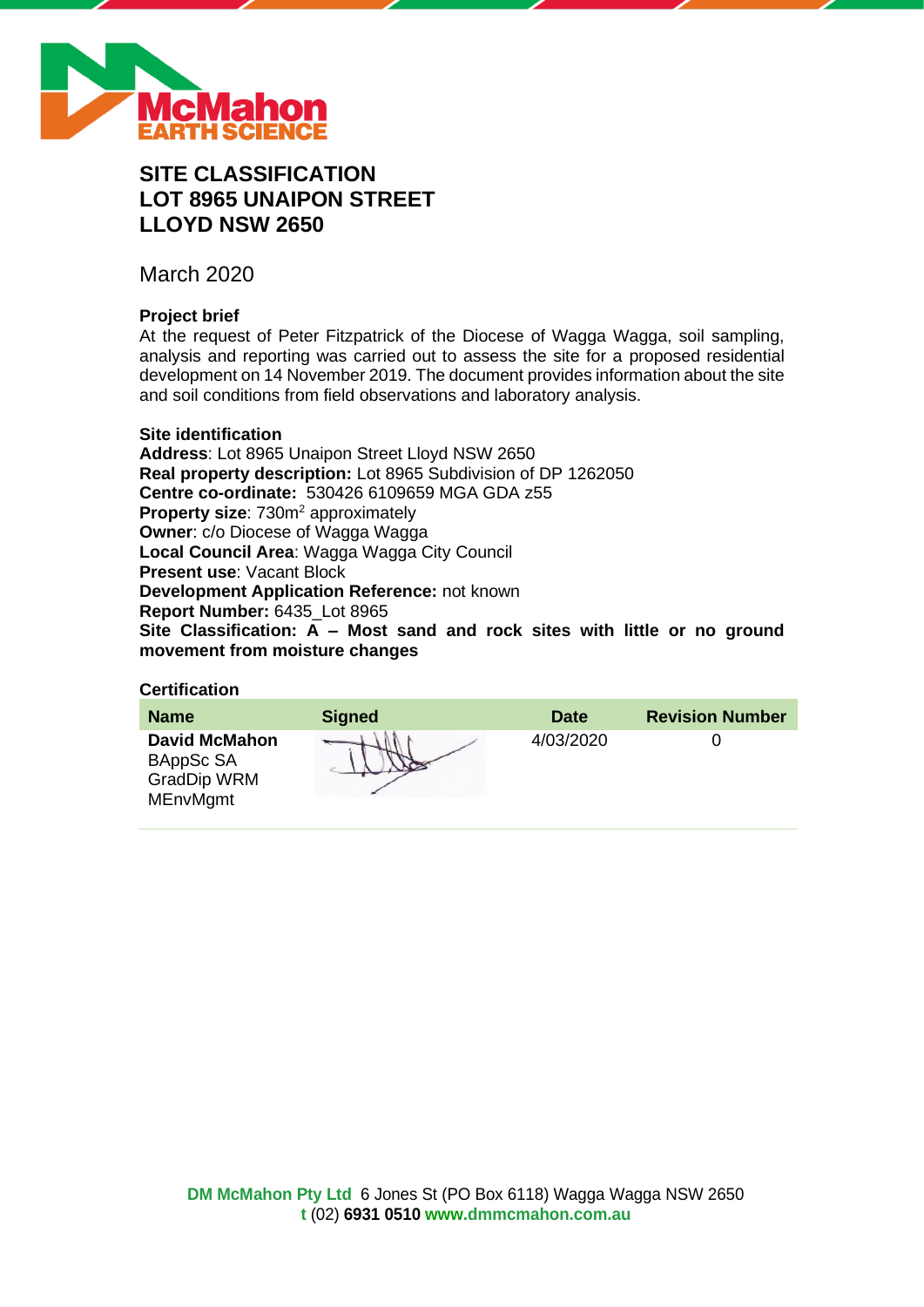# **Physical characteristics of the site**

A desktop review and investigation of the topography, hydrology, soil, lithology, geology and hydrogeology of the site has been undertaken and are as follows:

# **Topography**

The Lake Albert 1:25,000 Topographic Map (Sheet 8327-1S) indicates that the site is located at an elevation of approximately 252m AHD. The site landform is classed as a simple slope and the slope class is gently inclined.

# **Vegetation**

The site is devoid of vegetation.

# **Hydrology**

The nearest named waterway is Stringybark Creek located 3414m to the south east of the site. Due to the relative incline of the site, rainfall is likely to both run off and infiltrate into the relatively permeable topsoil.

# **Weather**

The average rainfall for Wagga Wagga is approximately 526.8mm per annum, with the wettest months being October, June and July. Annual mean evaporation for the region is 1715.5mm with mean daily evaporation ranges from 1.2mm in July to 9.2mm in January. Wagga Wagga is characterised by cold wet winters and hot dry summers with mean maximum temperatures ranging from 12.9°C in July to 31.9 °C in January and mean minimum temperatures ranging from 1.3ºC in July to 15.9ºC in February. Rainfall, temperature and evaporation data from Wagga Wagga Agricultural Institute 73127 (www.bom.gov.au).

# **Soil & Landform**

The site lies within the mapping unit ld from the Soil Landscapes of the Wagga Wagga 1:100 000 Sheet (DLWC, 1997). The map unit ld is described as:

# *ld – Lloyd (Erosional Landscapes)*

*Landscape*: rolling low hills on Ordovician metasedimentary rocks. Local relief 30–90 m; slopes 10–20%. Broad crests and ridges; long waning mid to lower slopes; broad drainage depressions. Variable rock outcrop 0–50%. Extensively to completely cleared mid to high open-forest.

*Soils*: shallow (<0.5 m), moderately well-drained Paralithic Leptic Rudosols (Lithosols) on some crests, ridges and upper slopes; deep (1.0–1.5 m), imperfectly drained Red Kurosols (Red Podzolic Soils) on other crests and upper slopes; moderately deep (0.5– 1.0m), moderately well-drained Red Chromosols and Kurosols (Red Podzolic Soils) on mid to lower slopes; and moderately deep (0.5–1.0 m), imperfectly drained Brown Kurosols (Yellow Podzolic Soils) in drainage lines.

*Limitations*: high erosion hazard; steep slopes (localised); localised rock outcrop; localised poor drainage; localised waterlogging; foundation hazard (localised); mass movement; shallow, stony and strongly acid soils (on ridges and upper slopes); localised aluminium toxicity; localised salinity.

#### **Lithology and Geology**

Undivided Ordovician metasedimentary rocks—thinly interbedded siltstones, shales and phyllites, with minorschists and minor quartzites. Lithology is highly variable

over a short distance. Relatively thick (1 m to several metres) colluvial and slopewash clayey sediments occur on lower slopes and in drainage depressions. There is generally no rock outcrop, but occasionally <50% (at sites usually underlain by sandstone).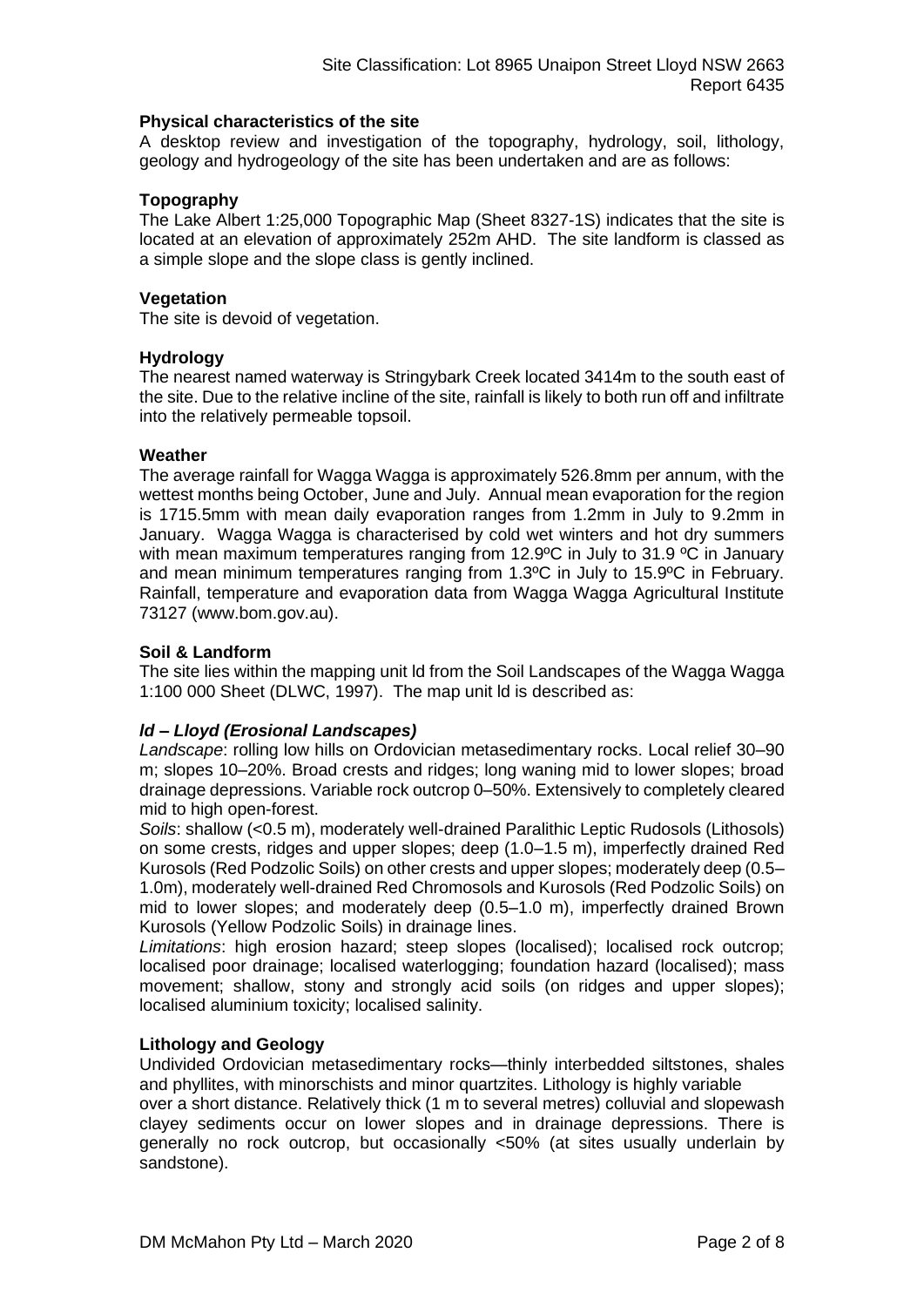# **Hydrogeology**

From the Geoscience Australia hydrogeology dataset, the groundwater beneath the site is described as porous, extensive highly productive aquifers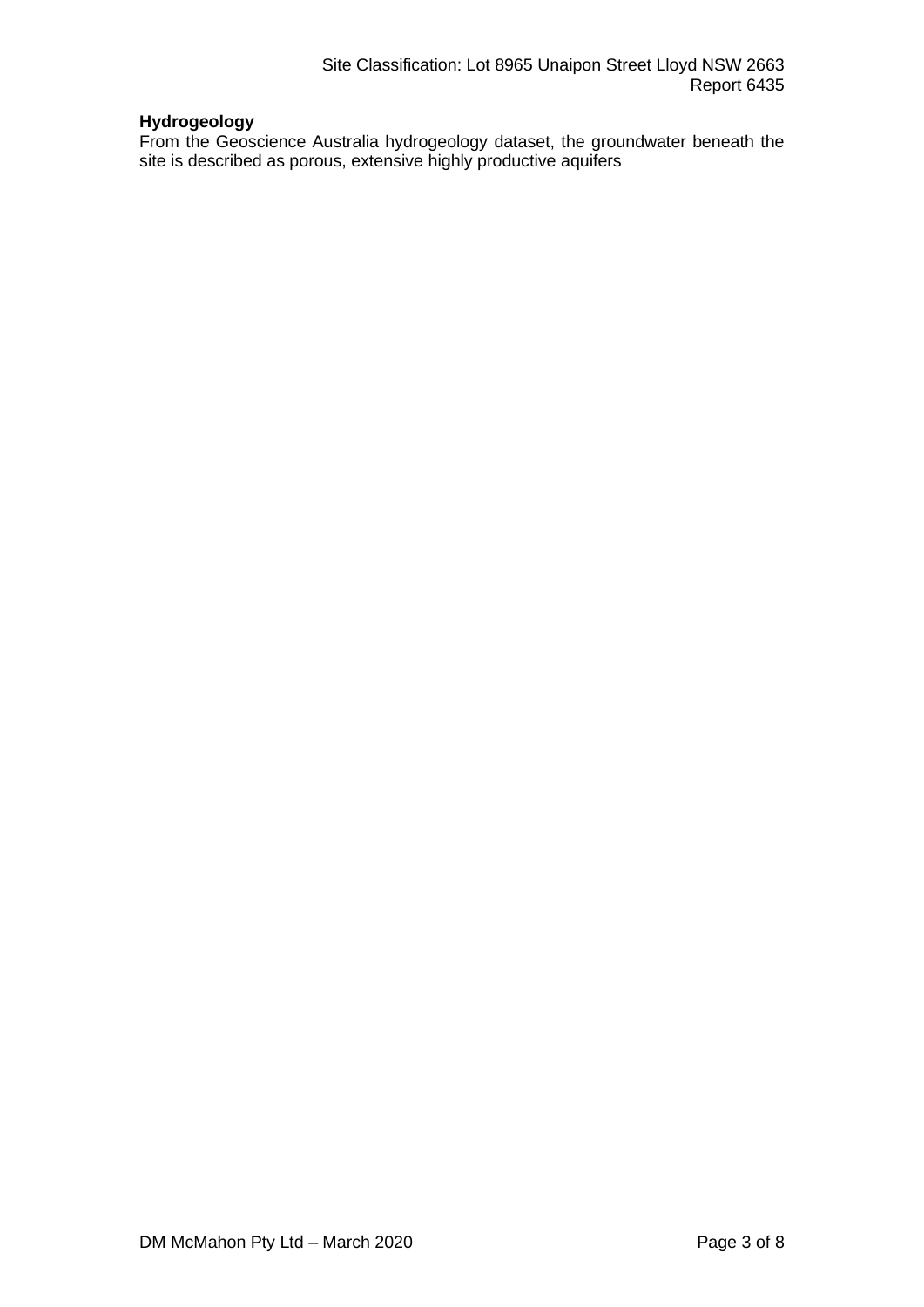# **Site Condition**

Through site investigation, field observations, in situ tests and laboratory analysis the following site geotechnical model has been developed. Details of the general conditions encountered with a field description of the soil, engineering properties and the location of the boreholes can be seen as follows, Table 1, Figure 1.

| <b>Table 1:</b> Site geotechnical model with field description and observations |
|---------------------------------------------------------------------------------|
|---------------------------------------------------------------------------------|

| <b>Soil Origin</b> | <b>Depth</b><br>(m) | <b>Class</b><br>(AS1726<br>$-2017$ | Soil Name /<br><b>Description</b>       | <b>Grain</b><br><b>Size</b> | <b>Primary</b><br><b>Colour</b> | <b>Mottle</b><br><b>Colour</b> | Mois-<br>ture | Plas-<br>ticity          | <b>Consis</b><br>-tency | <b>Observations</b><br>and/or comments | <b>Engineering</b><br><b>Properties</b> |
|--------------------|---------------------|------------------------------------|-----------------------------------------|-----------------------------|---------------------------------|--------------------------------|---------------|--------------------------|-------------------------|----------------------------------------|-----------------------------------------|
| <b>Borehole 1</b>  |                     |                                    |                                         |                             |                                 |                                |               |                          |                         |                                        |                                         |
| <b>FILL</b>        | $0.0 - 0.1$         | <b>CI</b>                          | <b>Silty CLAY</b>                       | Fine                        | Yellowish<br><b>Brown</b>       | Nil                            | D             | Low                      | Firm                    |                                        |                                         |
|                    | 0.1                 | -                                  | Bedrock -<br>Ordovician<br>Metasediment | -                           | -                               | Nil                            | -             | $\overline{\phantom{0}}$ |                         | Refusal at 0.1m on<br>OM.              | Ys<br>Expansivity<br>$0-20$ mm          |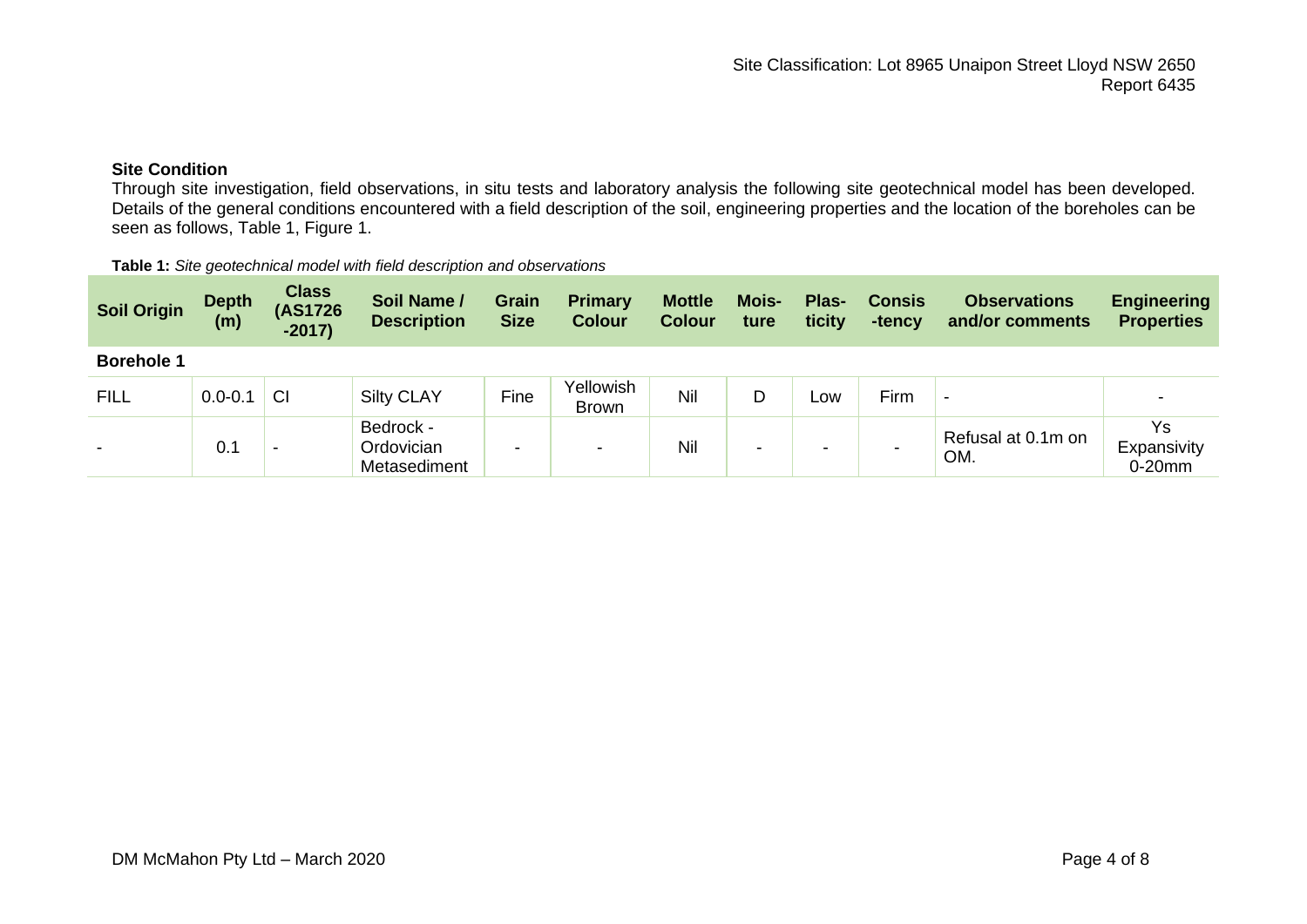

**Figure 1:** *Annotated site plan overlain on aerial photograph depicting borehole locations*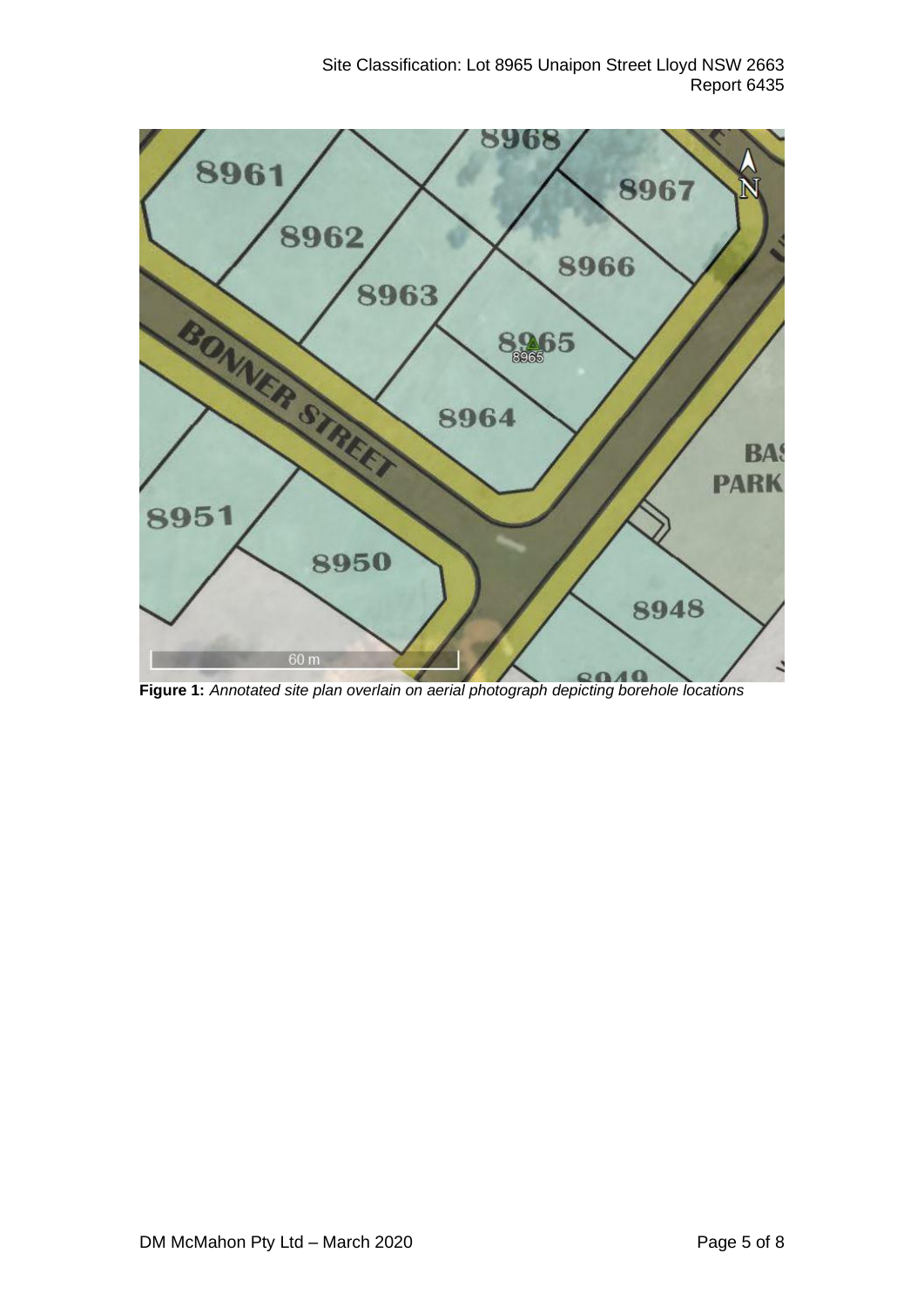# **Site Classification**

Based on the field assessment and laboratory data and assumptions therein the site is classified as **A – Most sand and rock sites with little or no ground movement from moisture changes** by reference to AS2870:2011.

# **Assumptions**

Site investigation and classification was carried out by reference to AS2870:2011. The proposed building is a single storey residential development.

This classification is based on the footings being founded into the underlying ordovician metasedimentary bedrock. If the footings are not into the specified material the site classification will need to be reassessed.

FILL materials where identified on this report are considered as 'controlled fill' in accordance with AS3798 and can be considered suitable for use as foundation/subgrade. Fill certification report ID 'FC19-50'.

Footings may be founded partly on fill and partly on natural material depending on founding depths. As such, footing design may require careful consideration by the structural engineer to minimise potential differential settlement.

An allowable bearing pressure of up to 50kPa and 100kPa for raft slab beams and strip footings respectively may be adopted.

If more than 0.4m of uncontrolled fill is present or placed, or if depth of excavation within the building area extends more than 0.5m below the existing surface, the above classification will need to be reassessed.

Any earthworks on site will be carried out by reference to AS3798: 2007.

If any unconsolidated or saturated soils are encountered during excavation, or conditions that are not alike the above description, the site supervisor should be informed, the work stopped and this office be contacted immediately for further evaluation.

Where trees and large shrubs are removed from the site all roots are to be removed and voids replaced with compacted fill by reference to AS3798:2007.

The soils investigated are all natural ground and no free groundwater was encountered at the time of the investigation.

Site drainage and vegetation limitations are adhered to as per the CSIRO Foundation Management and Footing Performance: A Homeowner's guide, BTF-2011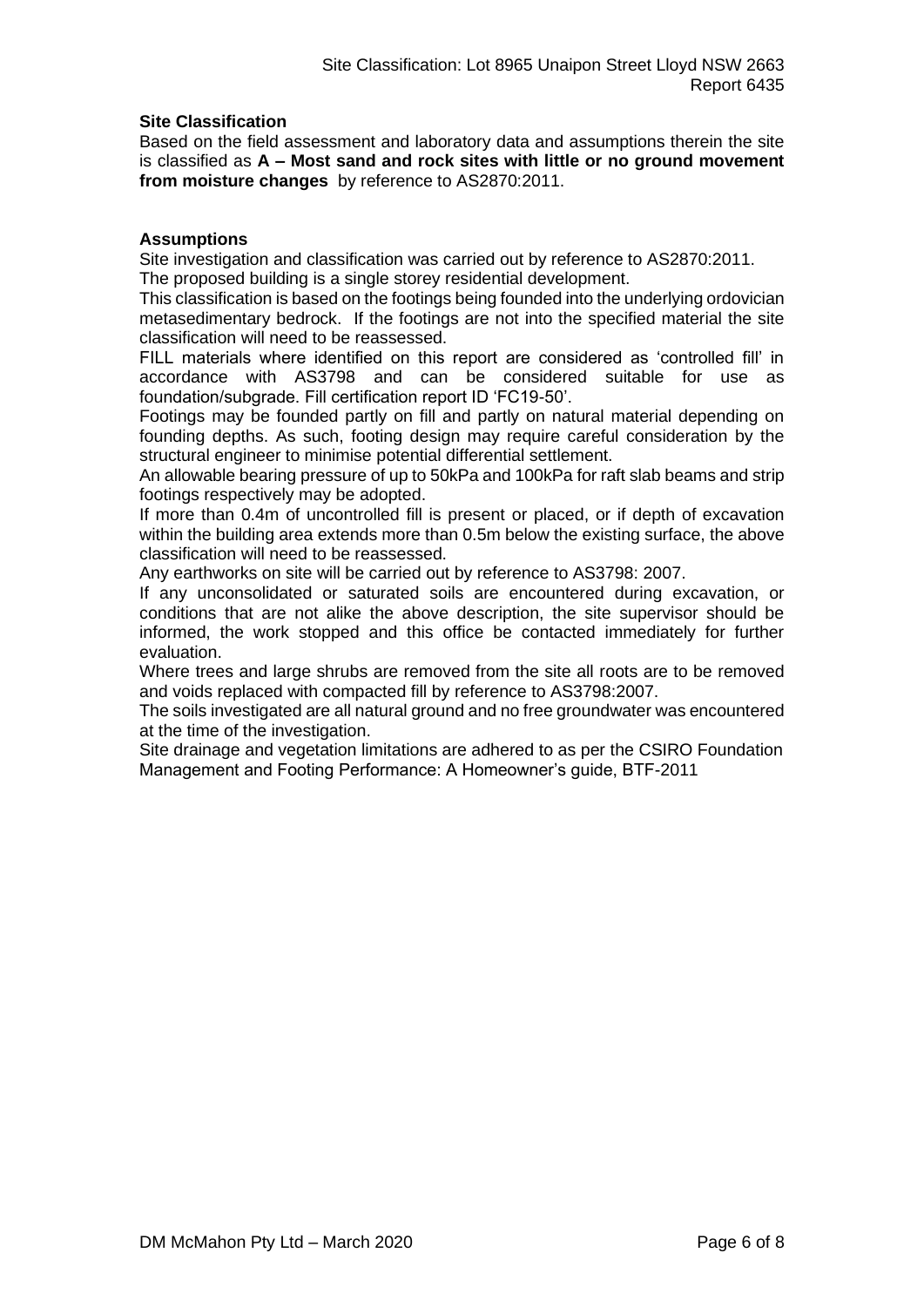# Site Classification: Lot 8965 Unaipon Street Lloyd NSW 2663 Report 6435

| <b>Log Column</b>                |                      | <b>Symbol</b>                      | <b>Definition</b>                                                                                                                                                                                                                                                                                                                                                                                                          |  |  |  |
|----------------------------------|----------------------|------------------------------------|----------------------------------------------------------------------------------------------------------------------------------------------------------------------------------------------------------------------------------------------------------------------------------------------------------------------------------------------------------------------------------------------------------------------------|--|--|--|
| Soil Origin                      |                      | <b>TOPSOIL</b>                     | Mantle of surface and/or near-surface soil often but not always defined by high levels of organic<br>material, both dead and living. Remnant topsoils are topsoils that subsequently been buried by<br>other transported soils. Roots of trees may extend significantly into otherwise unaltered soil and<br>the presence of roots is not a sufficient reason for describing a material as topsoil.                        |  |  |  |
|                                  |                      | <b>FILL</b>                        | Any material which has been placed by anthropogenic processes                                                                                                                                                                                                                                                                                                                                                              |  |  |  |
|                                  |                      | Alluvial                           | Deposited by streams and rivers                                                                                                                                                                                                                                                                                                                                                                                            |  |  |  |
|                                  |                      | Colluvial                          | Soil and rock debris transported down slope by gravity, with or without the assistance of flowing<br>water and generally deposited in gullies or at the base of slopes. Colluvium is often used to<br>refer to thicker deposits such as those formed from landslides, whereas the term 'slopewash'<br>may be used for thinner and more widespread deposits that accumulate gradually over longer<br>geological timeframes. |  |  |  |
|                                  |                      | Extremely<br>weathered<br>material | Formed directly from in situ weathering of geological formations. Although this material is of soil<br>strength, it retains the structure and/or fabric of the parent rock material.                                                                                                                                                                                                                                       |  |  |  |
|                                  |                      | Residual                           | Formed directly from in situ weathering of geological formations. These soils no longer retain<br>any visible structure or fabric of the parent soil or rock material                                                                                                                                                                                                                                                      |  |  |  |
| Class                            |                      | GW                                 | Gravel and gravel-sand mixtures, little to no fines                                                                                                                                                                                                                                                                                                                                                                        |  |  |  |
| (AS1726-                         |                      | GP                                 | Gravel and gravel-sand mixtures, little to no fines, uniform gravels                                                                                                                                                                                                                                                                                                                                                       |  |  |  |
| 2017)                            |                      | <b>GM</b>                          | Gravel-silt mixtures and gravel-sand-silt mixtures                                                                                                                                                                                                                                                                                                                                                                         |  |  |  |
|                                  |                      | GC                                 | Gravel-clay mixtures and gravel-sand-clay mixtures                                                                                                                                                                                                                                                                                                                                                                         |  |  |  |
|                                  |                      | SW                                 | Sand and gravel-sand mixtures, little to no fines                                                                                                                                                                                                                                                                                                                                                                          |  |  |  |
|                                  |                      | <b>SP</b>                          |                                                                                                                                                                                                                                                                                                                                                                                                                            |  |  |  |
|                                  | Coarse grained soils | <b>SM</b>                          | Sand and gravel-sand mixtures, little to no fines                                                                                                                                                                                                                                                                                                                                                                          |  |  |  |
|                                  |                      | SC                                 | Sand-silt mixtures                                                                                                                                                                                                                                                                                                                                                                                                         |  |  |  |
|                                  |                      | ML                                 | Sand-clay mixtures                                                                                                                                                                                                                                                                                                                                                                                                         |  |  |  |
|                                  |                      | CL, CI                             | Inorganic silt and very fine sand, rock flour, silty or clayey fine sand or silt with low plasticity                                                                                                                                                                                                                                                                                                                       |  |  |  |
|                                  | soils                | OL                                 | Inorganic clays of low to medium plasticity, gravelly clay, sandy clay<br>Organic silt                                                                                                                                                                                                                                                                                                                                     |  |  |  |
| Fine grained                     |                      | MH                                 | Inorganic silt                                                                                                                                                                                                                                                                                                                                                                                                             |  |  |  |
|                                  |                      | CН                                 | Inorganic clays of high plasticity                                                                                                                                                                                                                                                                                                                                                                                         |  |  |  |
|                                  |                      | OH                                 | Organic clay of medium to high plasticity, organic silt                                                                                                                                                                                                                                                                                                                                                                    |  |  |  |
|                                  |                      | Pt                                 | Peat, highly organic soil                                                                                                                                                                                                                                                                                                                                                                                                  |  |  |  |
| Soil Name/<br><b>Description</b> |                      | SAND                               | Coarse grained soil                                                                                                                                                                                                                                                                                                                                                                                                        |  |  |  |
|                                  |                      | <b>SILT</b>                        | Fine grained soil - low dry strength, low wet toughness and dilatancy                                                                                                                                                                                                                                                                                                                                                      |  |  |  |
|                                  |                      | <b>CLAY</b>                        | Fine grained soil - high dry strength, high wet toughness and plasticity                                                                                                                                                                                                                                                                                                                                                   |  |  |  |
| <b>Grain Size</b>                |                      | Coarse                             | >2mm                                                                                                                                                                                                                                                                                                                                                                                                                       |  |  |  |
|                                  |                      | Medium                             | $0.06 - 2mm$                                                                                                                                                                                                                                                                                                                                                                                                               |  |  |  |
|                                  |                      | Fine                               | $<$ 0.06 $mm$                                                                                                                                                                                                                                                                                                                                                                                                              |  |  |  |
| <b>Moisture</b>                  |                      | D                                  | Dry                                                                                                                                                                                                                                                                                                                                                                                                                        |  |  |  |
|                                  |                      | T<br>М                             | <b>Moderately Moist</b><br>Moist                                                                                                                                                                                                                                                                                                                                                                                           |  |  |  |
|                                  |                      | W                                  | Wet                                                                                                                                                                                                                                                                                                                                                                                                                        |  |  |  |
| <b>Plasticity</b>                |                      | Non-plastic                        | Not applicable                                                                                                                                                                                                                                                                                                                                                                                                             |  |  |  |
|                                  |                      | Low                                | Only slight pressure is required to roll the thread of soil near the plastic limit. The thread and<br>lump are weak and soft. The dry specimen crumbles into powder with some finger pressure.                                                                                                                                                                                                                             |  |  |  |
|                                  |                      | Medium                             | Medium pressure is required to roll the thread of soil to near the plastic limit. The thread and<br>lump have medium stiffness. The dry specimen breaks into pieces or crumbles with<br>considerable finger pressure.                                                                                                                                                                                                      |  |  |  |
|                                  |                      | High                               | Considerable pressure is required to roll the thread to near the plastic limit. The thread and the<br>lump have very high stiffness. The dry specimen cannot be broken with finger pressure.<br>Specimen will break into pieces between thumb and a hard surface.                                                                                                                                                          |  |  |  |
| <b>Consistency</b>               |                      | Very Soft (VS)                     | Exudes between fingers when squeezed in hand                                                                                                                                                                                                                                                                                                                                                                               |  |  |  |
|                                  |                      | Soft (S)                           | Can be moulded by light finger pressure                                                                                                                                                                                                                                                                                                                                                                                    |  |  |  |
|                                  |                      | Firm $(F)$                         | Can be moulded by strong finger pressure                                                                                                                                                                                                                                                                                                                                                                                   |  |  |  |
|                                  |                      | Stiff (St)                         | Cannot be moulded by fingers                                                                                                                                                                                                                                                                                                                                                                                               |  |  |  |
|                                  |                      | Very Stiff (VSt)                   | Can be indented by thumb nail                                                                                                                                                                                                                                                                                                                                                                                              |  |  |  |
|                                  |                      | Hard (H)                           | Can be indented by thumb nail with difficulty                                                                                                                                                                                                                                                                                                                                                                              |  |  |  |
|                                  |                      | Friable (Fr)                       | Can be easily crumbled or broken into small pieces by hand                                                                                                                                                                                                                                                                                                                                                                 |  |  |  |

# **Notes Relating to Results**